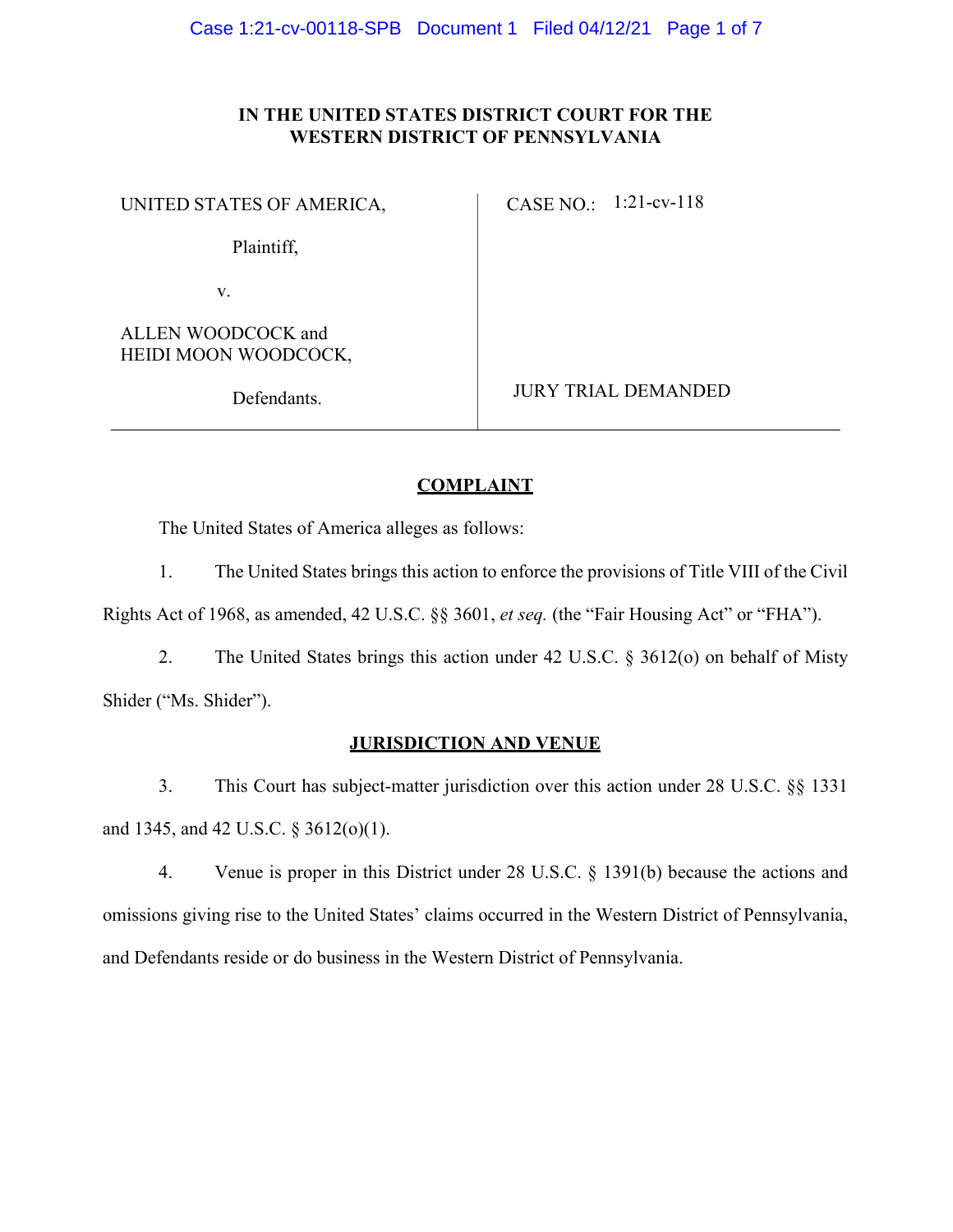## **THE DEFENDANTS AND SUBJECT PROPERTY**

5. Defendant Allen Woodcock ("Defendant Woodcock") is a resident of Cooperstown, Pennsylvania.

6. Defendant Heidi Moon Woodcock ("Defendant Moon Woodcock") is a resident of Cooperstown, Pennsylvania.

7. Defendants Woodcock and Moon Woodcock are a husband and wife who own and manage at least seven residential rental properties in or around Oil City, Pennsylvania, including the property located at 69 Pearl Street (the "subject property").

8. At all times relevant to this action, Defendants Woodcock and Moon Woodcock owned and managed the subject property, and Defendant Woodcock performed maintenance and repairs at the subject property. Defendant Woodcock performed maintenance and repairs in his capacity as co-owner of the property and/or as the agent of co-owner Defendant Moon Woodcock.

9. The rental units at the subject property are "dwellings" within the meaning of the Fair Housing Act (42 U.S.C. § 3602(b)).

#### **FACTUAL ALLEGATIONS**

10. In approximately November or December 2017, Ms. Shider and her then-boyfriend entered into an oral agreement with Defendants to rent the subject property and moved in to the subject property. Ms. Shider resided in the subject property as a tenant of Defendants until approximately June 3, 2019.

11. In or around April 20, 2019, Defendant Moon Woodcock informed Ms. Shider that Defendant Woodcock would be coming to her home to perform maintenance.

12. In or around April 20, 2019, Defendant Woodcock subjected Ms. Shider to discrimination on the basis of sex, including unwelcome sexual harassment that was severe or pervasive. The harassment included: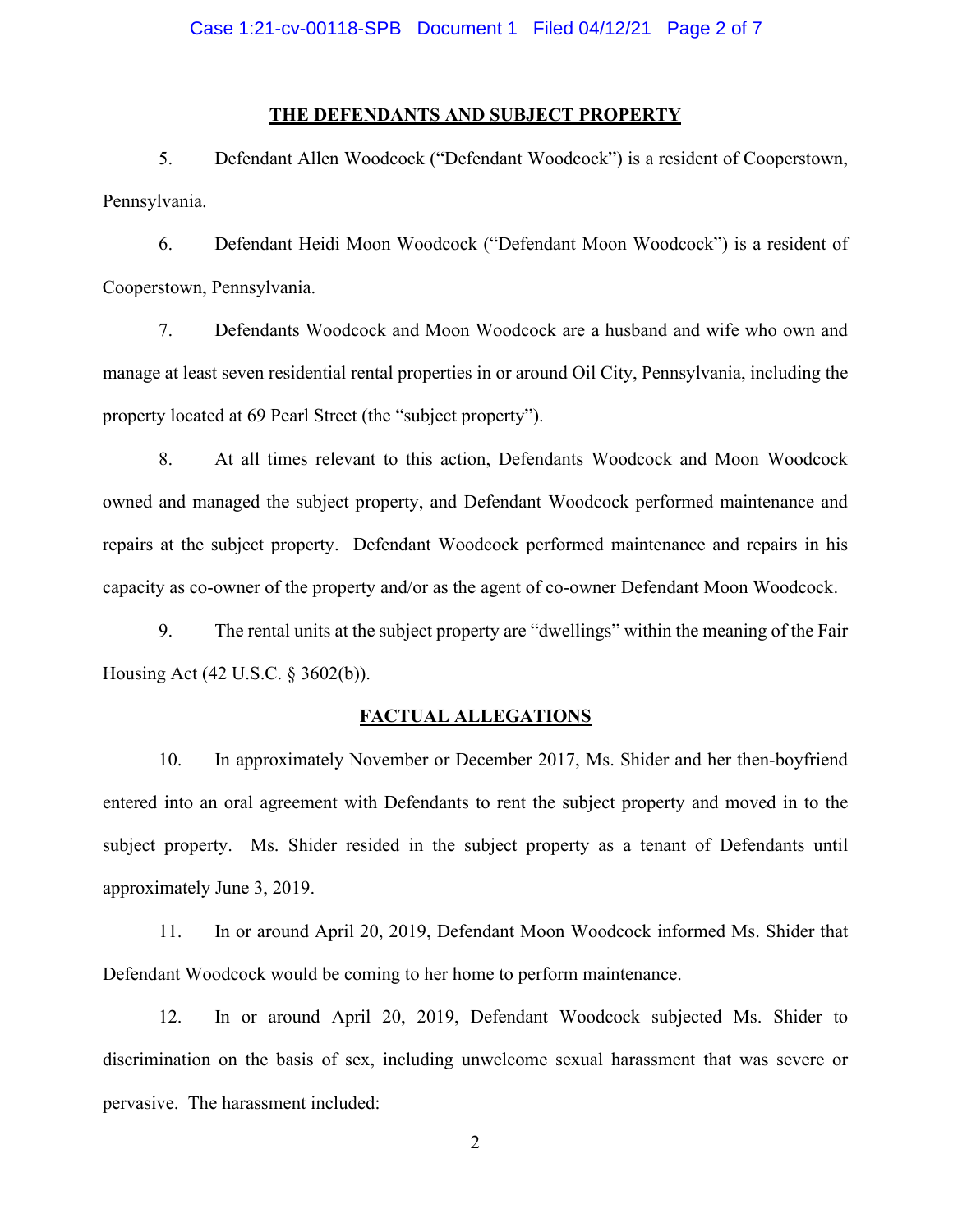- a. approaching Ms. Shider from behind, placing his arms around her, and rubbing his hands up and down her legs;
- b. grabbing Ms. Shider's arm, pushing her against the wall, and forcibly trying to kiss her; and
- c. sending an inappropriate text message to Ms. Shider.

13. This harassment occurred while Defendant Woodcock was in Ms. Shider's rental property to perform maintenance or shortly thereafter.

14. Defendant Woodcock's actions were unsolicited and unwelcomed by Ms. Shider. Ms. Shider rejected his advances and asked Defendant Woodcock to stop.

15. Defendant Moon Woodcock engaged Defendant Woodcock to act as her agent in performing maintenance at the subject property. The discriminatory conduct described above in paragraphs 11-14 occurred within the scope of Defendant Woodcock's agency relationship with Defendant Moon Woodcock or was aided by the existence of that agency relationship.

16. Further, Defendants retaliated against Ms. Shider after she reported Defendant Woodcock's discriminatory conduct to Defendant Moon Woodcock.

17. On or about April 28, 2019, Ms. Shider reported Defendant Woodcock's sexual harassment to Defendants Woodcock and Moon Woodcock. Immediately or shortly thereafter, Defendant Moon Woodcock sent the following text messages to Ms. Shider: "You are out." "You got 10 days." "You are a liar." Later that same day, Defendants served Ms. Shider with a notice to vacate.

18. Shortly thereafter, on or about May 10, 2019, Defendant Moon Woodcock filed a landlord tenant complaint in Venango County Court seeking to evict Ms. Shider.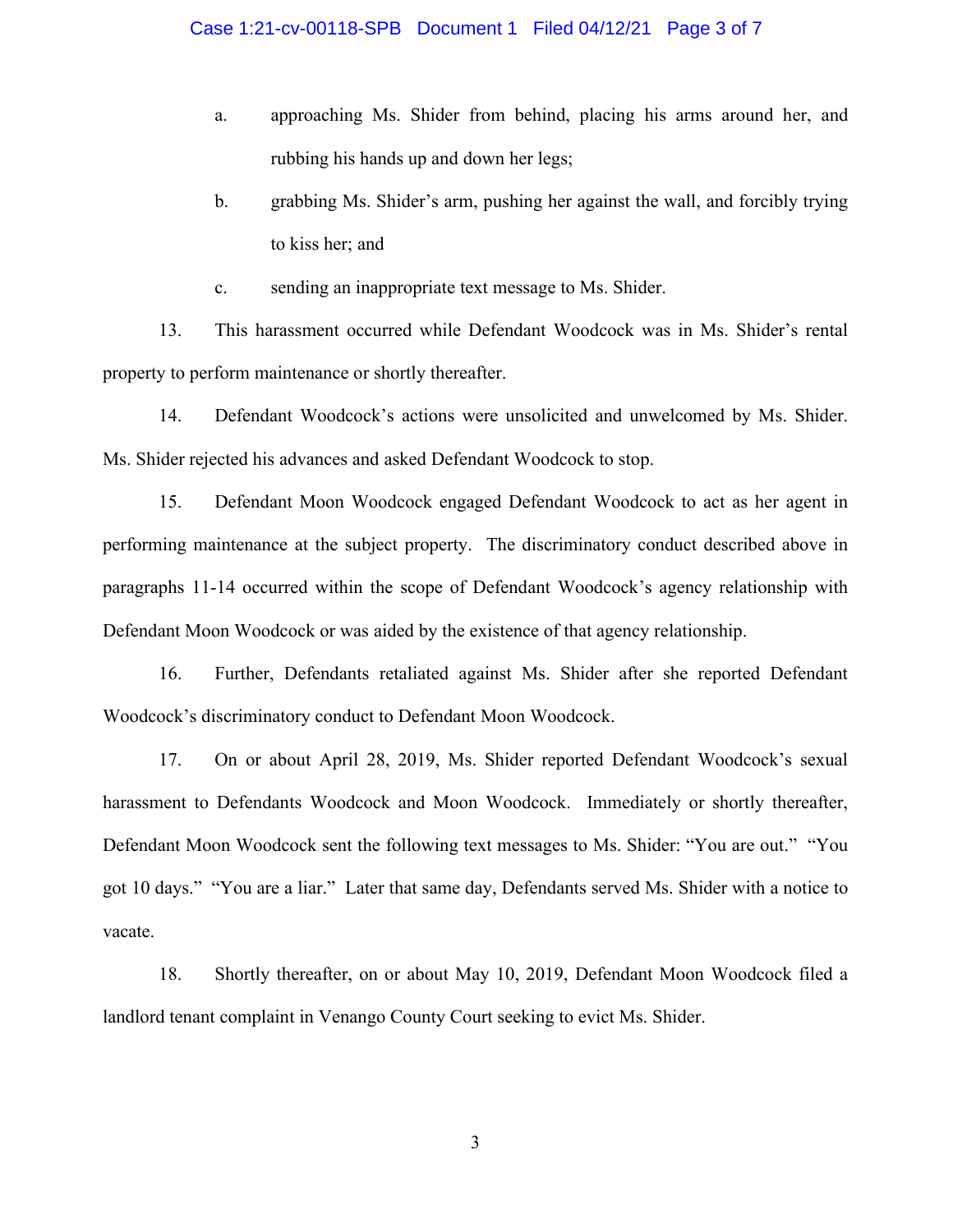### Case 1:21-cv-00118-SPB Document 1 Filed 04/12/21 Page 4 of 7

19. On or about May 24, 2019, Ms. Shider attended the eviction hearing and agreed to move out of the subject property by June 3, 2019. Ms. Shider moved out of the subject property on or about June 3, 2019.

20. The above-described actions and conduct of Defendants caused Ms. Shider to suffer economic harm, physical harm, fear, anxiety, and emotional distress.

#### **HUD ADMINISTRATIVE PROCESS**

21. On or about June 18, 2019, Ms. Shider filed a timely fair housing complaint against Defendants Woodcock and Moon Woodcock with the United States Department of Housing and Urban Development ("HUD") alleging that Defendants discriminated against her in the rental of the subject property because of sex.

22. Pursuant to 42 U.S.C. § 3610, the Secretary of HUD conducted and completed an investigation of the complaint, attempted conciliation without success, and prepared a final investigative report. Based upon the information gathered in the investigation, the Secretary determined that reasonable cause existed to believe that Defendants violated the Fair Housing Act. Therefore, on March 1, 2021, the Secretary issued a Charge of Discrimination, pursuant to 42 U.S.C.  $\S 3610(g)(2)(A)$ , charging Defendants with engaging in discriminatory housing practices on the basis of sex.

23. On March 11, 2021, Ms. Shider elected to have the claims asserted in the HUD Charge of Discrimination resolved in a civil action pursuant to 42 U.S.C. § 3612(a).

24. On March 11, 2021, an Administrative Law Judge issued a Notice of Election to Proceed in United States Federal District Court and terminated the administrative proceeding on Ms. Shider's complaint.

25. Following this Notice of Election, the Secretary of HUD authorized the Attorney General to commence a civil action, pursuant to 42 U.S.C. § 3612(o).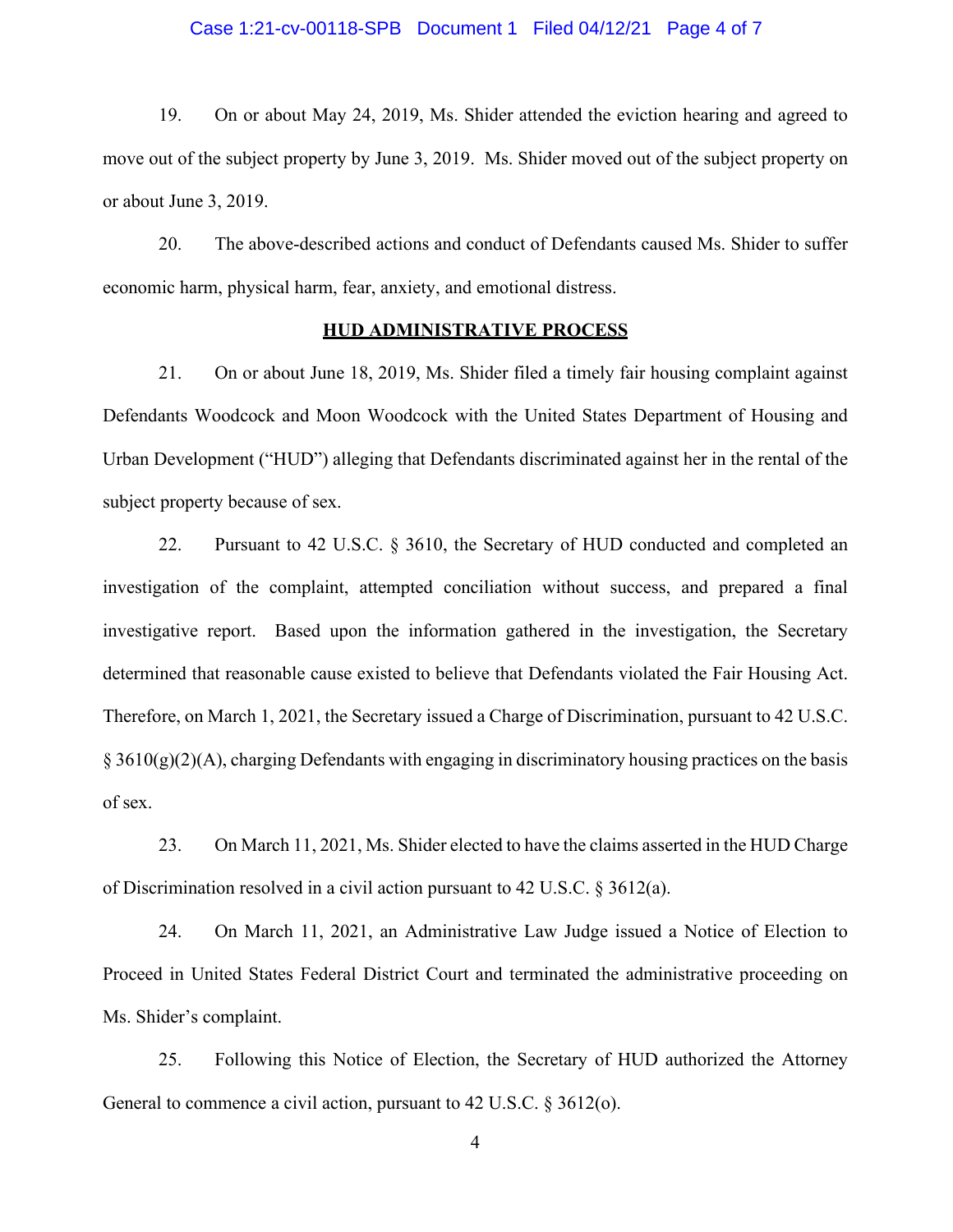## **CAUSE OF ACTION**

26. Plaintiff realleges and incorporates by reference herein the allegations described above.

27. By the actions and statements described above, Defendants have:

- a. Denied housing or otherwise made housing unavailable because of sex, in violation of 42 U.S.C. § 3604(a);
- b. Discriminated in the terms, conditions, or privileges of the rental of a dwelling, or in the provision of services or facilities in connection therewith, because of sex, in violation of 42 U.S.C. § 3604(b); and
- c. Coerced, intimidated, threatened, or interfered with a person in the exercise or enjoyment of, or on account of her having exercised or enjoyed, rights granted or protected by 42 U.S.C. § 3604(a), in violation of 42 U.S.C. § 3617.

28. Ms. Shider is an "aggrieved person" as defined in 42 U.S.C. § 3602(i), and has suffered damages as a result of Defendants' discriminatory conduct.

29. Defendants' discriminatory conduct was intentional, willful, and taken in reckless disregard of the rights of Ms. Shider.

## **PRAYER FOR RELIEF**

WHEREFORE, the United States prays that this Court enter an Order that:

30. Declares that Defendants' actions, policies, and practices, as alleged in this Complaint, violate the FHA;

31. Enjoins Defendants, their agents, employees, and successors, and all other persons in active concert or participation with them, from:

> a. Engaging in discrimination on the basis of sex in any aspect of the rental or lease of a dwelling;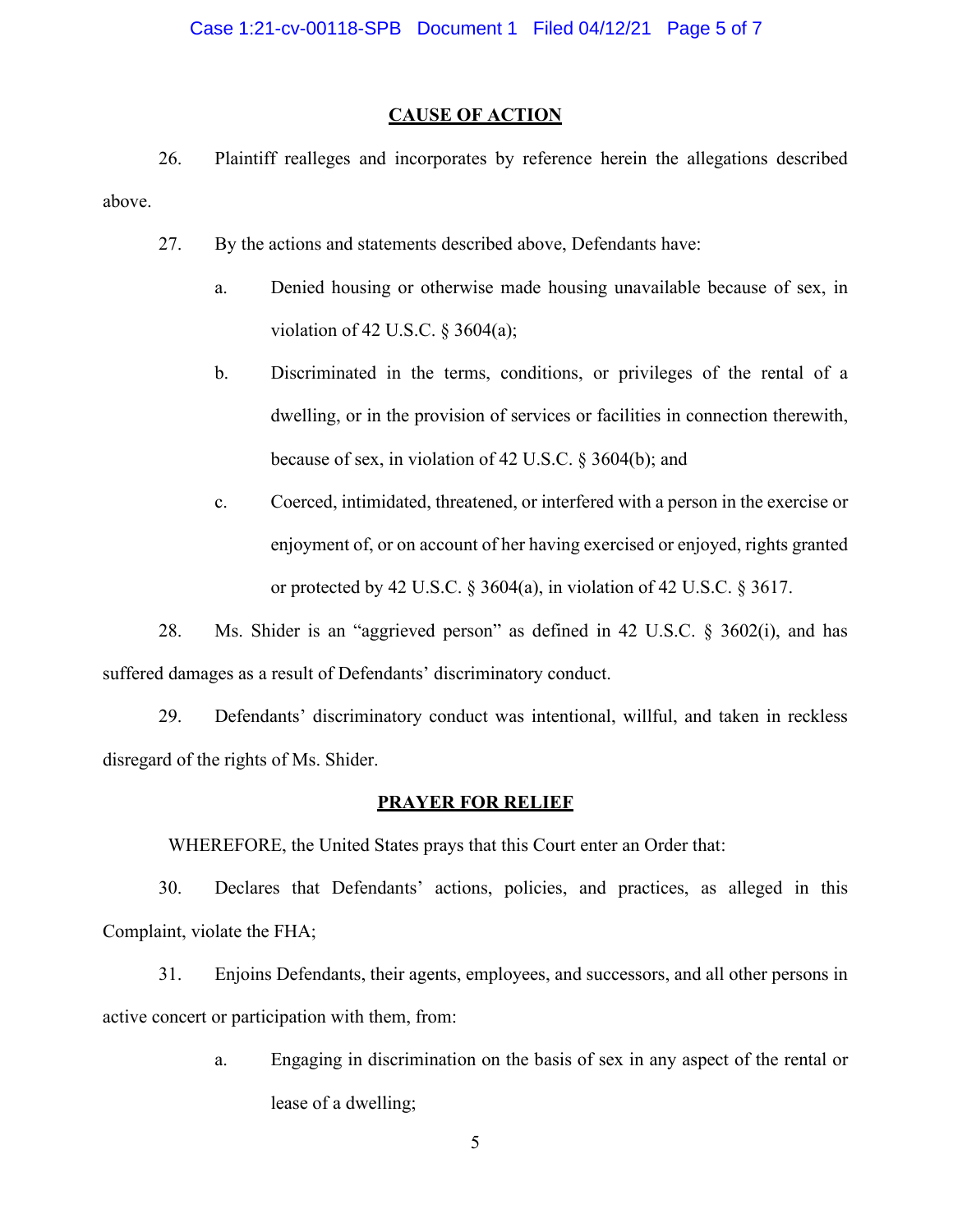- b. Engaging in discrimination on the basis of sex in the terms, conditions, or privileges of rental of a dwelling, or in the provision of services or facilities in connection therewith;
- c. Coercing, intimidating, threatening, or interfering with persons in the exercise or enjoyment of, or on account of their having exercised or enjoyed, their rights granted or protected by 42 U.S.C. § 3604(a);
- d. Failing or refusing to take such affirmative steps as may be necessary to restore Ms. Shider, as nearly as practicable, to the position she would have been in but for the discriminatory conduct; and
- e. Failing or refusing to take such affirmative steps as may be necessary to prevent the recurrence of any discriminatory conduct in the future and to eliminate, to the extent practicable, the effects of Defendants' unlawful housing practices; and

32. Awards monetary damages to Ms. Shider in accordance with 42 U.S.C. §§ 3612(o)(3) and 3613(c)(1).

33. The United States further prays for such additional relief as the interests of justice may require.